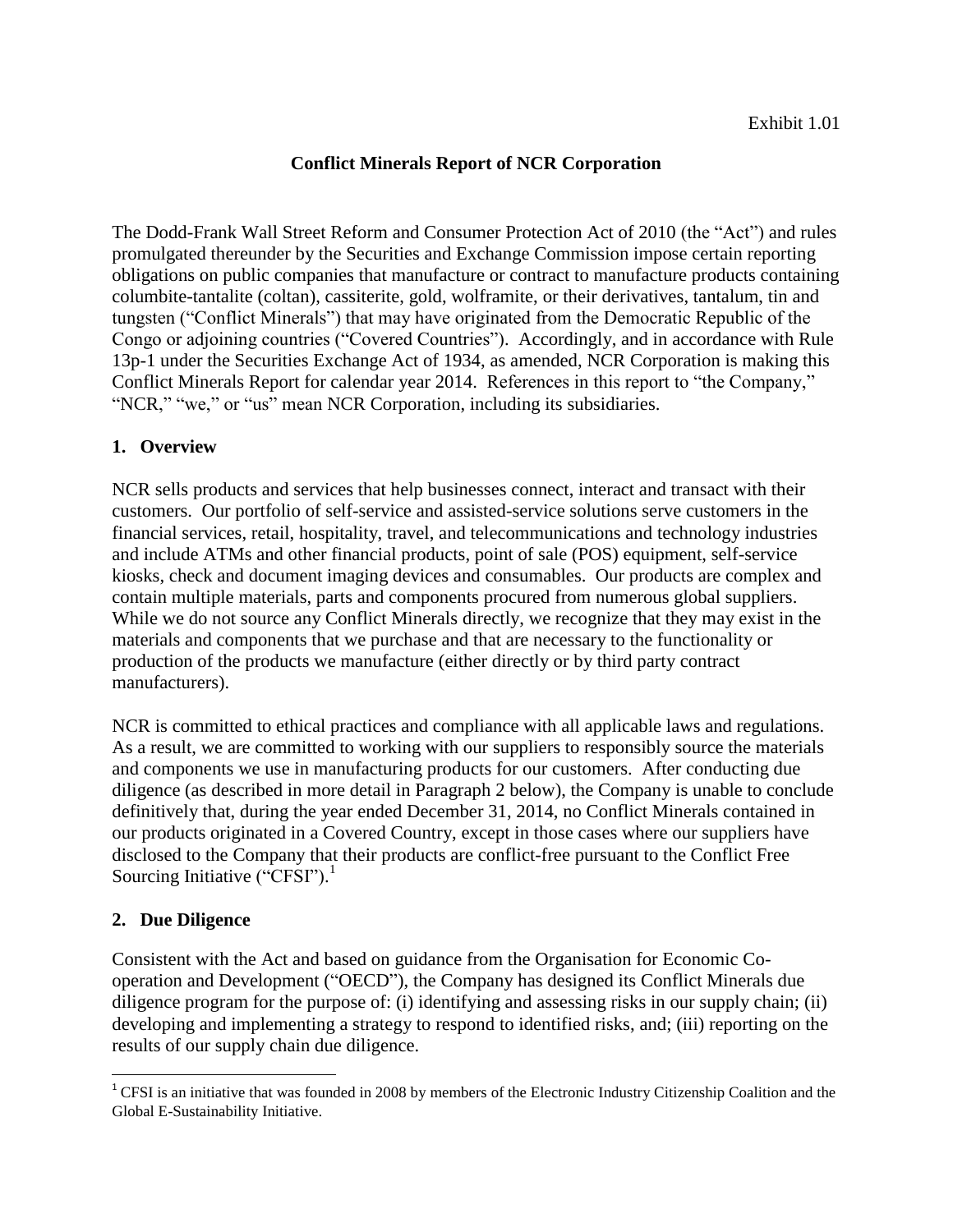NCR relies on supply chain transparency as a critical element of its due diligence program in order to comply with its disclosure obligations with respect to Conflict Minerals. The process of tracing Conflict Minerals through the supply chain is dynamic and complex and begins with communication by the Company to its suppliers of materials, components and products ("Materials Suppliers"). Overall, we require our Materials Suppliers:

- To source materials from socially responsible suppliers and manufacturers;
- To undertake reasonable due diligence within their supply chains to determine the origin of the Conflict Minerals;
- To assist us in complying with the SEC regulations related to Conflict Minerals by providing all necessary disclosures/declarations; and
- To support supply chain changes required to eliminate from the products they supply to the Company any Conflict Minerals originating from the Covered Countries.

NCR requests that all of its Materials Suppliers provide an annual disclosure to the Company which requires the Materials Suppliers to make a declaration regarding their sourcing of Conflict Minerals. The results for this Conflict Minerals report were derived from 2014 data provided by our Materials Suppliers.

We encourage our Materials Suppliers to use the Conflict Minerals Reporting Template ("CMRT") developed by the CFSI and approximately 85% of responding Materials Suppliers used this template for the 2014 reporting year. The CMRT is specifically designed to facilitate the collection of sourcing information related to Conflict Minerals. In addition, it conforms to the methodologies defined by the OECD.

The CMRT prompts suppliers to disclose whether the products they manufacture or contract to manufacture contain Conflict Minerals that are necessary to the functionality or production of those products. Depending on the results of this assessment, suppliers may be required to disclose the origin of the Conflict Minerals as well as other data pertaining to their due diligence process. Finally, some suppliers choose to disclose the location where the Conflict Mineral was smelted and whether the individual smelter was certified by the CFSI pursuant to CFSI's Conflict Free Smelter Program ("CFSP").

For the 2014 reporting year, approximately 50% of responding Materials Suppliers whose products contain Conflict Materials were unable to determine where those Conflict Materials were sourced. Of those responding Materials Suppliers who did provide information regarding the source of the Conflict Materials, NCR has determined that none of these Materials Suppliers sourced Conflict Minerals from the Covered Countries. As of the date of this filing, the Company has not received any declaration from any Materials Supplier where it was ultimately determined that the products supplied to the Company are "not DRC Conflict Free." However, the results of the Company's Conflict Minerals due diligence process are incomplete as certain of our Materials Suppliers did not provide a declaration in response to our disclosure request.